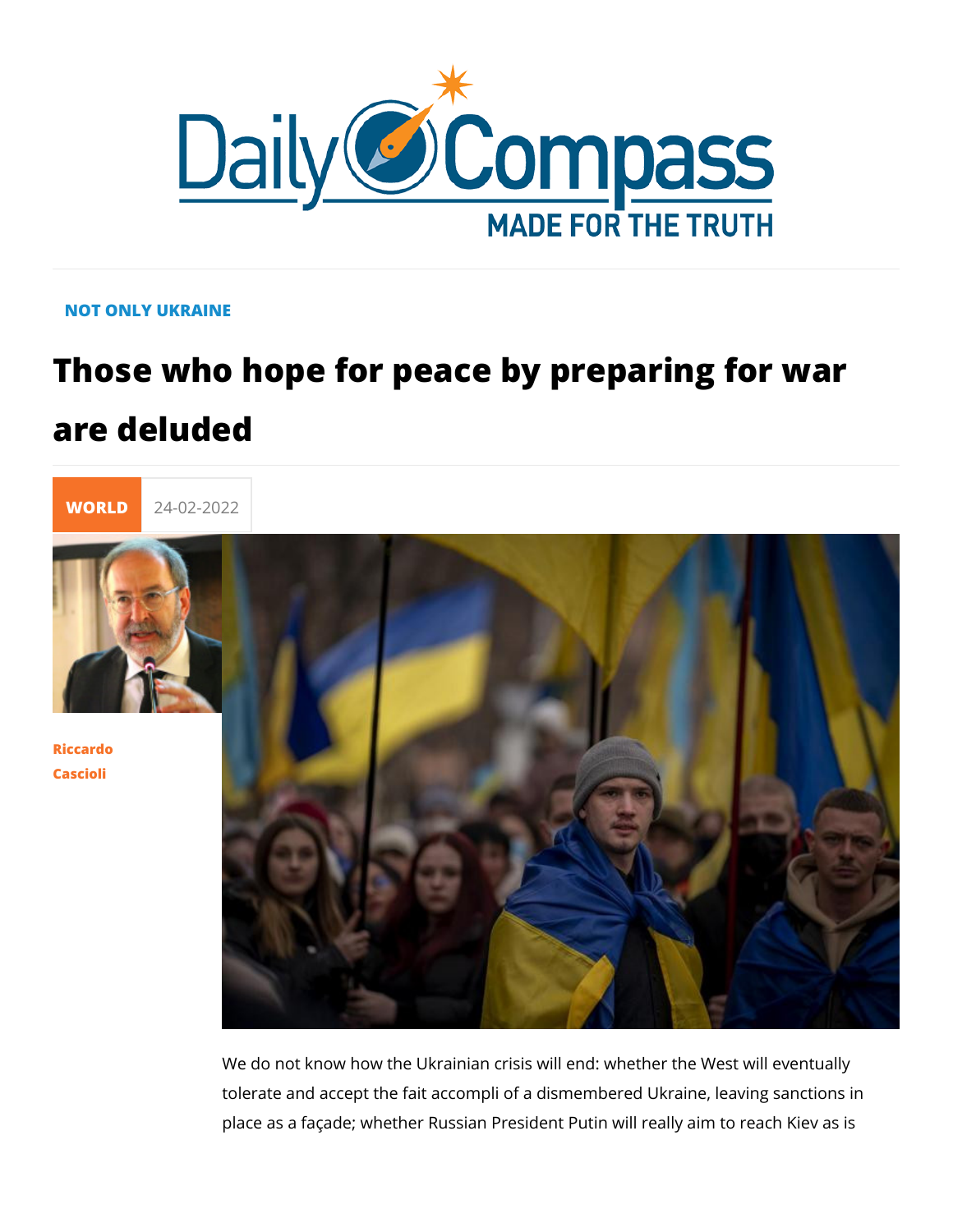feared in London and Washington; whether the war will spread to Europe and beyond; whether Russia will instead return to its borders after obtaining the desired assurances. We don't know, and at the moment it is also difficult to predict. But we should have understood how equivocal and dangerous is the "diplomatic" formula that is repeated like a mantra every time there is tension: *si vis pacem para bellum,* if you want peace prepare for war.

**Preparing for war is exactly what we have witnessed in recent months**, just to keeping to the most recent news; but the Ukrainian crisis has lasted for years, with ups and downs, and it is for years that war is being prepared. On one side and the other, in a crescendo of provocations, flexing of muscles, threats and alarms. All these things we obviously also record, comment on and analyse, but we cannot stop there. Obviously everyone has their own reasons, which are rooted in history, in strategic interests, in economic needs. Reasons that are amplified by propaganda, which reaches us in the form of cheering: there are those who see Putin as the devil, and those who see him as the saviour, the same goes for the United States and the European Union (and often the real interests remain hidden).

**But the fact is that by dint of preparing for war, it is inevitable that war will eventually come**: low or high intensity, but it will come. Because preparing for war is not just a matter of equipping oneself with a deterrent force to discourage possible attacks by ill-wishers. It is to identify and consider the other as an enemy, and if he is not, to make him an enemy; it means interpreting the other's words and gestures always in the sense of bad intentions; it means amplifying any wrongs suffered so that everyone is clear that the other is really bad; and at the same time belittling or questioning every pacifying gesture or word. This means to be in a permanent state of war, to make it grow until it can lead to open war. It happens in relations between states as well as in personal relations.

**Preparing for war never leads to peace,** at most to a precarious equilibrium, to a temporary armed truce of unpredictable length. At the time of the Cold War, there was talk of a "balance of terror", i.e. a peace between the atomic superpowers - the United States and Russia - guaranteed by nuclear weapons, which obviously discouraged waging war. It will be said: the Cold War has in any case guaranteed a long period of peace and prosperity and prevented a new world war. But this is not correct: there was no war fought on European soil, it is true, but in the world in the second half of the 20th century there were numerous bloody wars "by proxy", in Africa and Asia above all, where the Soviet Union and the United States (and also the Republic of China) faced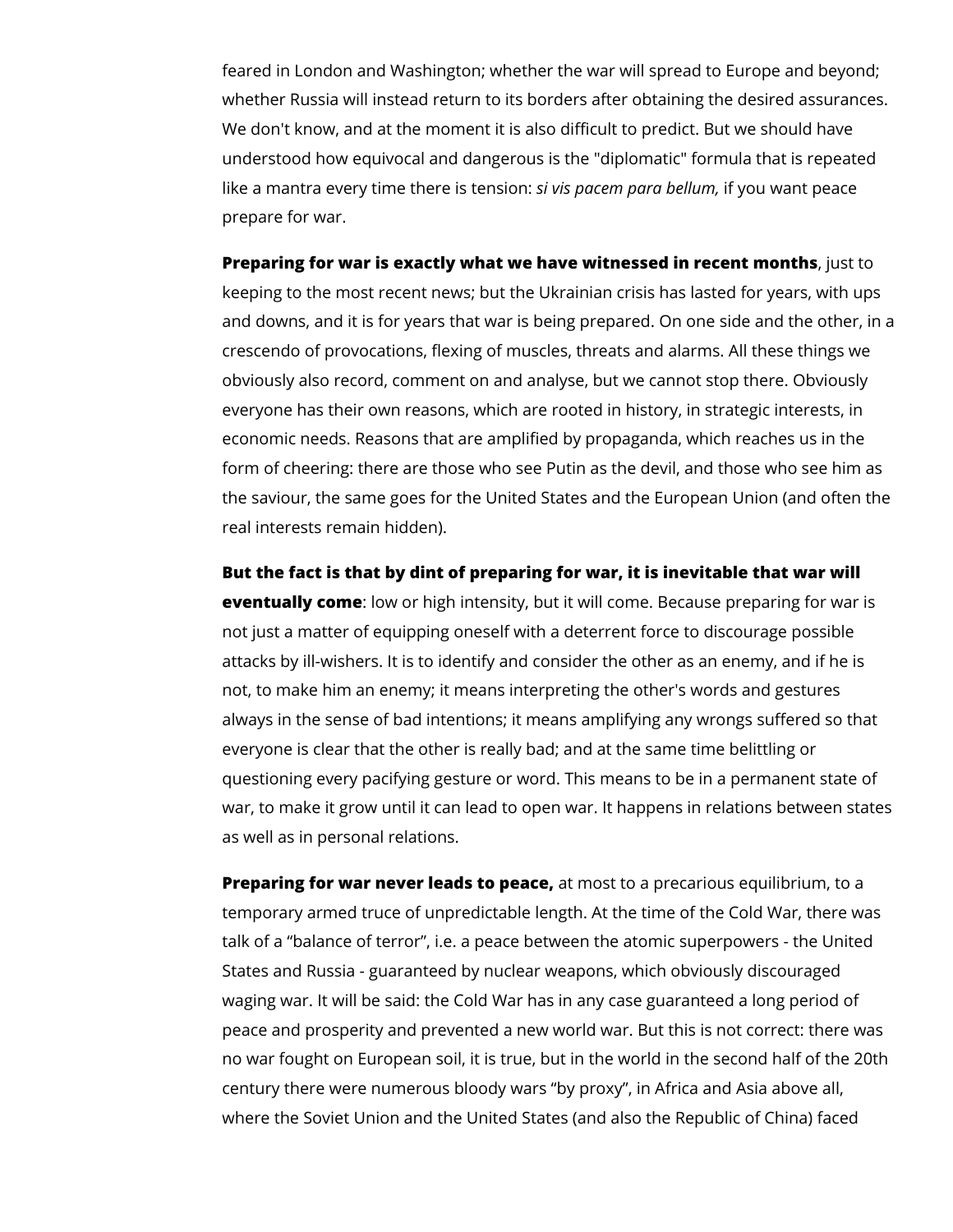each other by financing and arming the opposing factions (leav intervention of the United States in Vietnam).

If you really want peace, you have to prespiavies fop acpeema opeara pac It does not mean unilateral disarmament; it does not mean ren the defence of one's own borders and interests, quite the cont truly convinced - as Pope Pius XII said in his famous radio me that "nothing is lost with peace, everything can be lost with w have had repeated proof of how true these words are.

In the course of the centuries, histories that constitute the identity have become roobedders have changed several times, giving ri situations and complicated coexistence (just think of the north of Italy to get an idea), and mutual wrongs and rights have ac DNA of nations. Whenever there are tensions, those who want stirring up some detail of their own history and arousing the r Those who truly want peace must first understand the other's interests. If one wants peace, one must try to reconcile the di ways this is what happened after the Second World War in West seeds of a European Union were sown precisely by creating an economic interest. It is not an easy task, but this is the way.

If this is possible even if only by **tuhseineg inse alos pou**,s Christians a d understanding of this mystery, a glimpse of the truth of all me must learn and bear witness to. And that is why prayer is impo attitude very well expressed by the words addressed by Metrop his faithful after the Soviet tanks had bloodily repressed the " These words were reported by Ltah Nu uno avanga Ein an ong dawe quote some passages from htehreemis ( the full text

"Our Christian conscience perceives the word of God, or more himself, who became man, entered our world, sought neither g brother to the oppressed and sinners, once again rising up tre And here we find ourselves before an image that we find very more difficult to put into practice: the image of the One who w those who are right and with those who are guilty, who embrac the love of the sufferings on the cross towards some, and the towards others.

Now the image of wrath stands out in the consciousness of ma chosen and others excluded; in the experience of justice, under